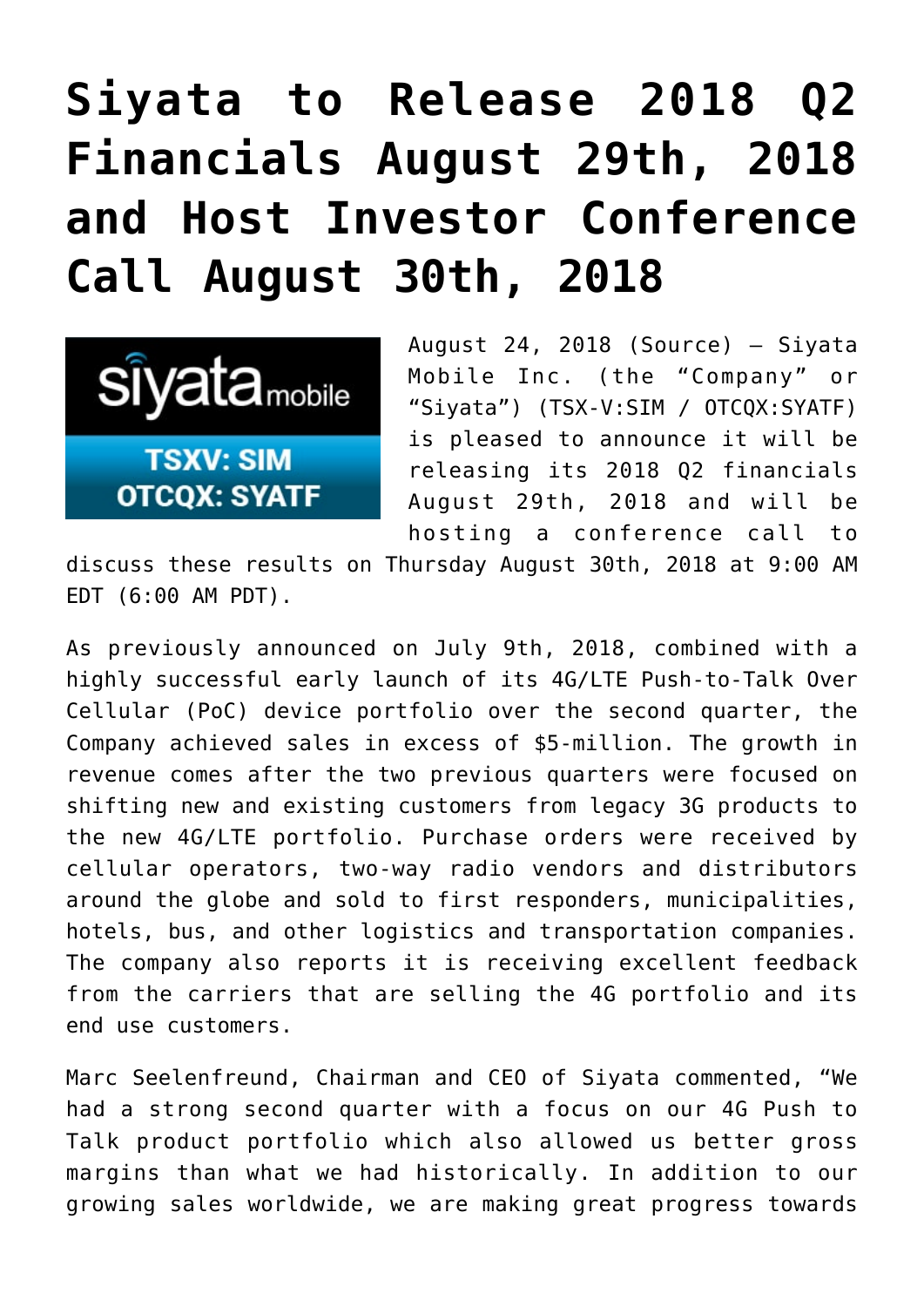our UV350 launch with the North American Tier 1 cellular operators and will provide an update on the conference call."

Siyata's revenue since the launch was greater than any other portfolio in the company's history and is a telling sign of the strong demand from cellular operators and their customers looking to replace aging two-way radio technology to smarter, more advanced, 4G/LTE systems to communicate. Android-based applications and other features available on Siyata's devices help improve driver/worker safety and enterprise efficiencies not offered by traditional two-way radios and is a major selling feature of Siyata's 4G/LTE devices. As cellular operators generally do not generate revenue from two-way radio communication, there is a strong push for cellular operators around the world to gain market share from two-way radio network providers. In order to do this, cellular operators need to replace two-way radio systems with cellular-based hardware to be compatible on their network with a SIM card.

## [To view Siyata's recent marketing video on the innovate](https://www.youtube.com/watch?v=K-FDHYXqk10) [Uniden® UV350, please click here:](https://www.youtube.com/watch?v=K-FDHYXqk10)

The company will hold the conference call on Thursday August 30th, 2018 at 9:00 AM EDT (6:00 AM PDT) to discuss the quarterly, along with a Q&A session with Siyata Mobile CEO and Chairman, Marc Seelenfreund.

## **Details of the conference call:**

Date: Thursday August 30th, 2018 Time: 9:00 AM EDT (6:00 AM PDT) North America dial-in number: **1 (866) 521-4909** International dial-in number**: 1 (647) 427-2311**

There will also be a playback of the conference call, available in MP3 format by contacting investor relations below.

## **About Siyata**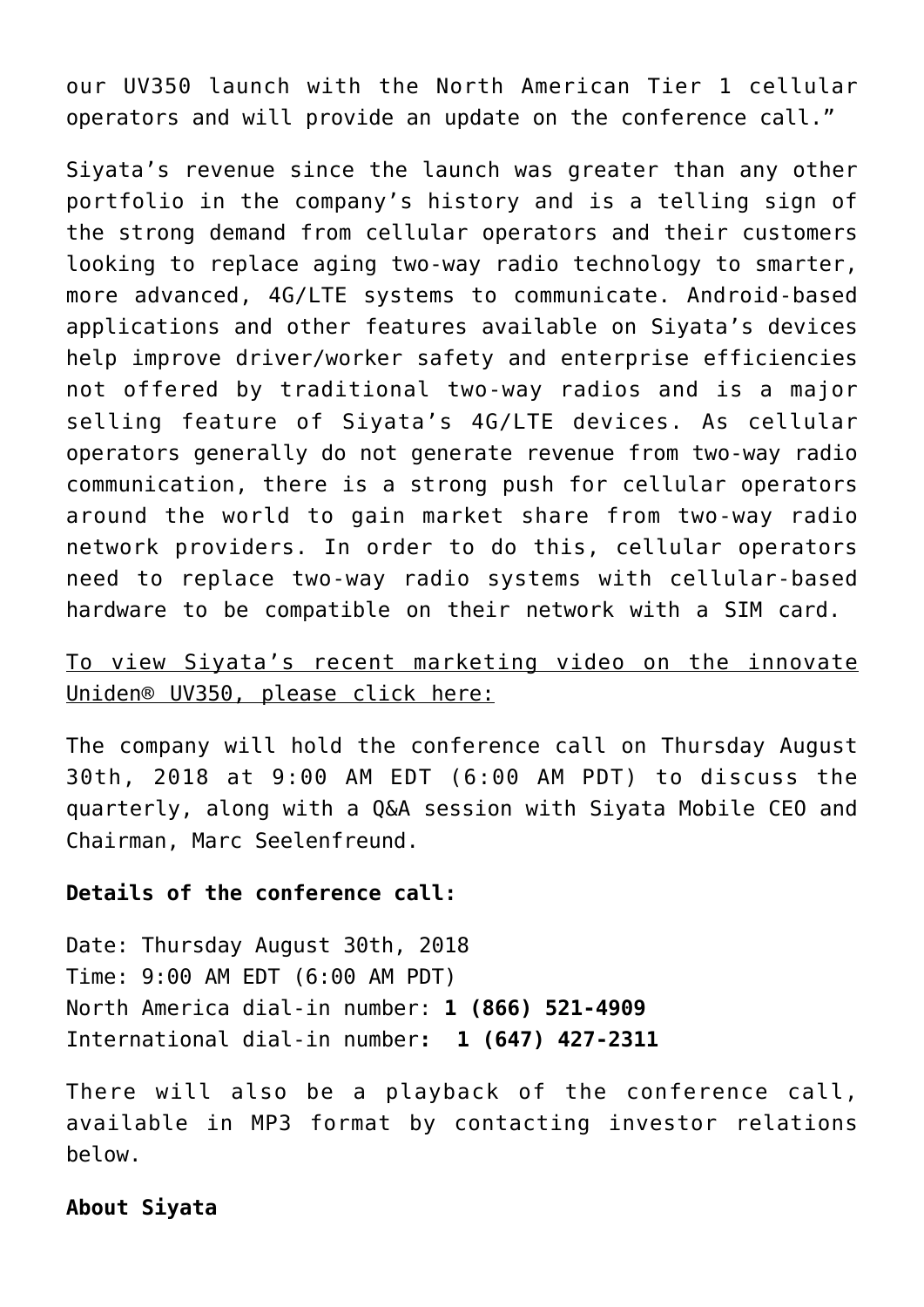A TSX Venture Top 50 Company, Siyata Mobile Inc. is a leading global developer and provider of cellular communications systems for enterprise customers, specializing in connected vehicle products for professional fleets, marketed under the Uniden® Cellular brand. Since developing the world's first 3G connected vehicle device, Siyata has been a pioneer in the industry, launching the world's first 4G LTE all-in-one fleet communications device in 2017. Incorporating voice, Push-to-Talk Over Cellular, data, and fleet management solutions into a single device, the company aims to become the connected vehicle communications device of choice for commercial vehicles and fleets around the world.

Siyata also offers rugged phones for industrial users and signal boosters for homes, buildings, and fleets with poor cell coverage. Siyata's customers include cellular operators, commercial vehicle technology distributors, and fleets of all sizes in Canada, the U.S., Europe, Australia, and the Middle East.

Visit [www.siyatamobile.com](http://www.siyatamobile.com/) and<http://www.unidencellular.com/> to learn more.

On Behalf of the Board of Directors of: **SIYATA MOBILE INC.** Marc Seelenfreund CEO and Chairman

*Neither TSX Venture Exchange nor its Regulation Services Provider (as that term is defined in policies of the TSX Venture Exchange) accepts responsibility for the adequacy or accuracy of this release.*

*This news release may include forward-looking statements that are subject to risks and uncertainties. All statements within, other than statements of historical fact, are to be considered forward looking. Although the Company believes the expectations expressed in such forward-looking statements are*